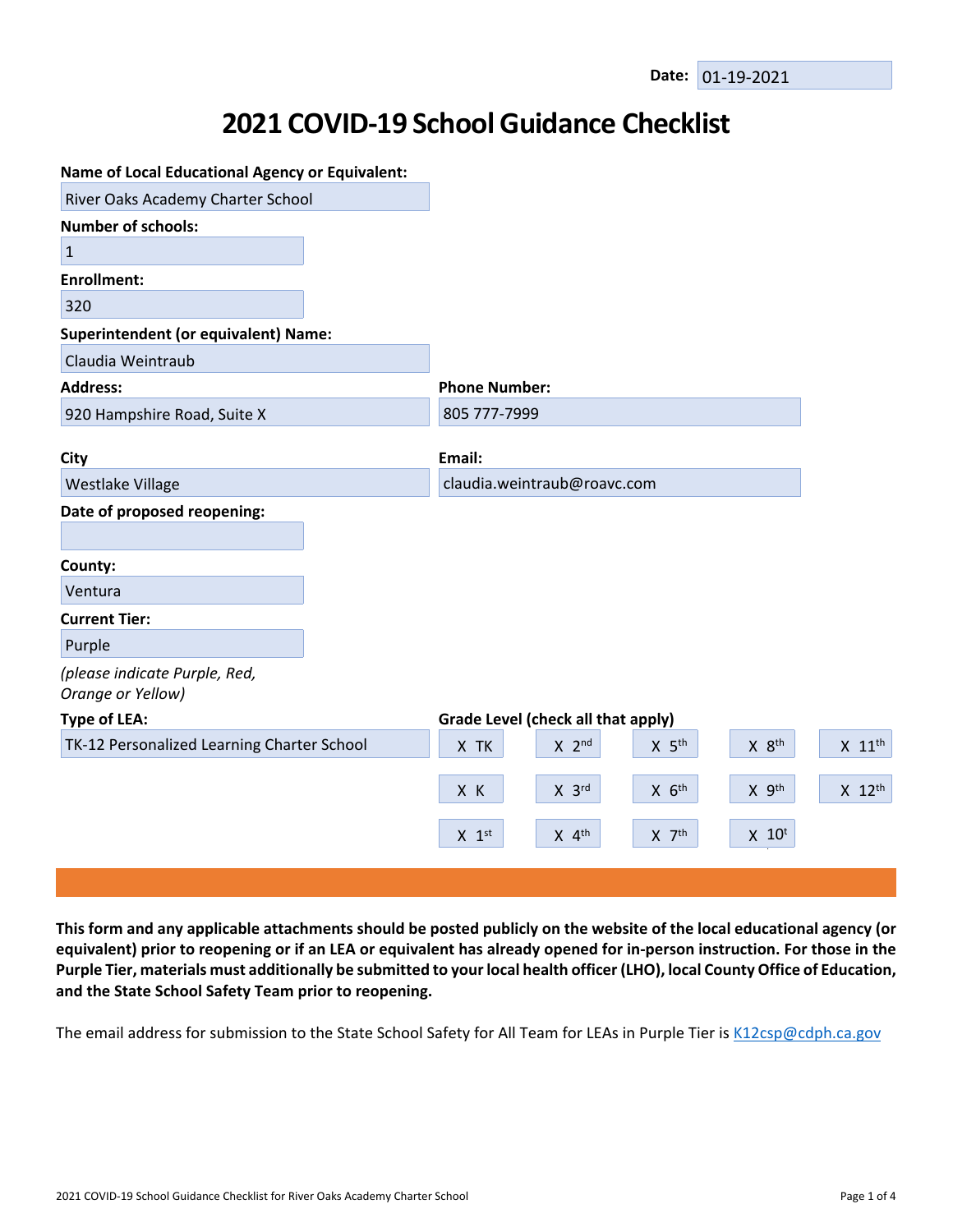LEAs or equivalent in Counties with a case rate >=25/100,000 individuals can submit materials but cannot re-open a **school until the county is below 25 cases per 100,000 (adjusted rate) for 5 consecutive days.**

## **For Local Educational Agencies (LEAs or equivalent) in ALL TIERS:**

X I, Claudia Weintraub, post to the website of the local educational agency (or equivalent) the COVID Safety Plan, which consists of two elements: the **COVID-19 Prevention Program (CPP)**, pursuant to CalOSHA requirements, and this **CDPH COVID-19 Guidance Checklist** and accompanying documents, which satisfies requirements for the safe reopening of schools per CDPH [Guidance](https://www.cdph.ca.gov/Programs/CID/DCDC/CDPH%20Document%20Library/COVID-19/Consolidated_Schools_Guidance.pdf) on Schools. For those seeking to open while in the Purple Tier, these plans have also been submitted to the local health officer (LHO) and the State School Safety Team.

I confirm that reopening plan(s) address the following, consistent with guidance from the California Department of Public Health and the local health department:

Ventura County Public Health

X **Stable group structures (where applicable)**: How students and staff will be kept in stable groups with fixed membership that stay together for all activities (e.g., instruction, lunch, recess) and minimize/avoid contact with other groups or individuals who are not part of the stable group.

n/a--nonclassroom based program

Please provide specific information regarding:

How many students and staff will be in each planned stable, group structure? (If planning more than one type of group, what is the minimum and maximum number of students and staff in the groups?)

 $n/a$ 

If you have departmentalized classes, how will you organize staff and students in stable groups?

 $n/a$ 

If you have electives, how will you prevent or minimize in-person contact for members of different stable groups?

 $n/a$ 

X **Entrance, Egress, and Movement Within the School**: How movement of students, staff, and parents will be managed to avoid close contact and/or mixing of cohorts.

n/a

X **Face Coverings and Other Essential Protective Gear**: How CDPH's face covering requirements will be and enforced for staff and students.satisfied

board adopted face-covering policy; all staff, students and guests must wear a mask

X **Health Screenings for Students and Staff**: How students and staff will be screened for symptoms of COVID-19 and how ill students or staff will be separated from others and sent home immediately.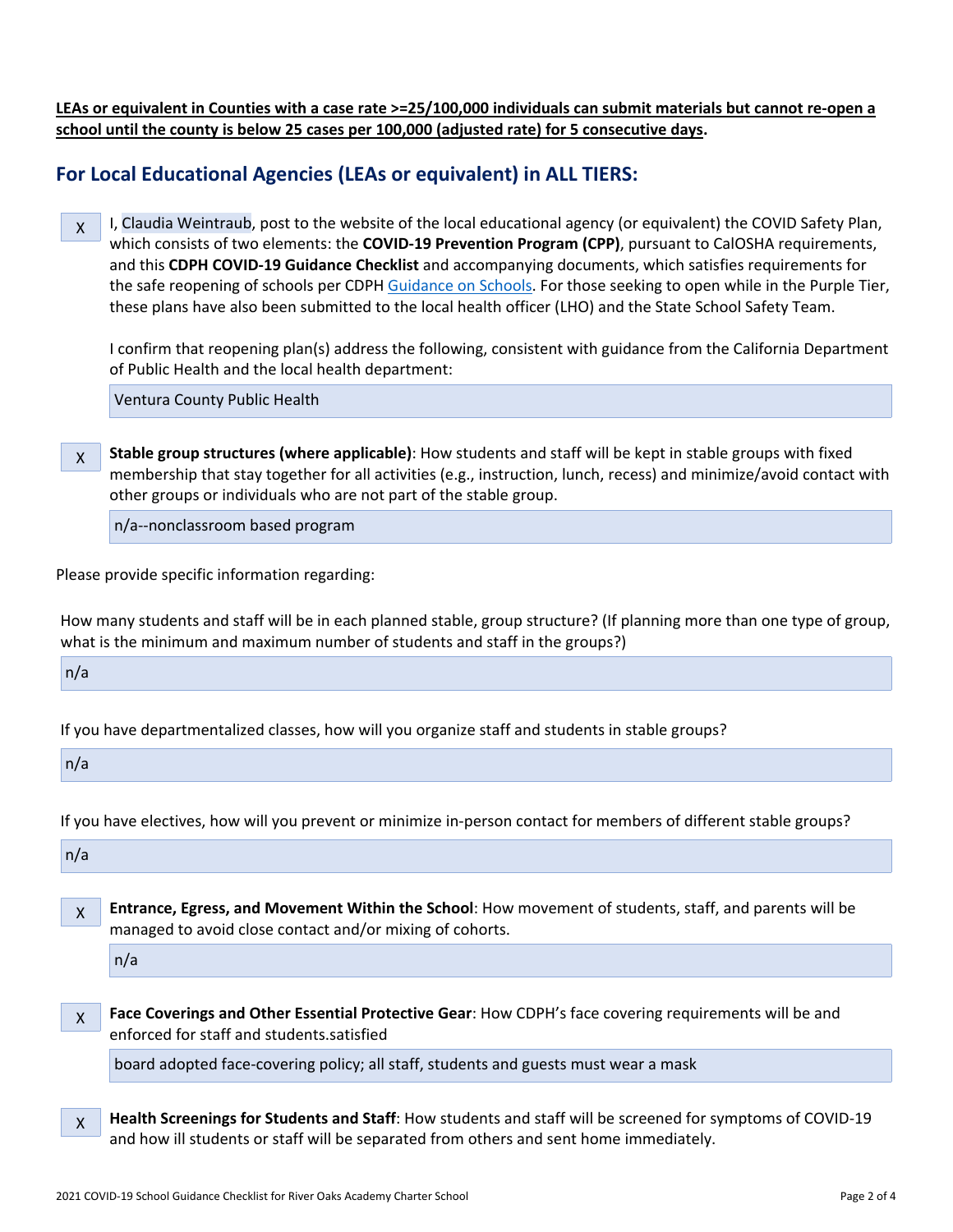health check form and temperature check upon entry

| $\bar{x}$ Healthy Hygiene Practices: The availability of handwashing stations and hand sanitizer, and how their safe and |
|--------------------------------------------------------------------------------------------------------------------------|
| appropriate use will be promoted and incorporated into routines for staff and students.                                  |

sanitizer available throughout the facility

X **Identification and Tracing of Contacts**: Actions that staff will take when there is a confirmed case. Confirm that the school(s) have designated staff persons to support contact tracing, such as creation and submission of lists of exposed students and staff to the local health department and notification of exposed persons. Each school must designate a person for the local health department to contact about COVID-19.

Claudia Weintraub and Maria Montagne

X **Physical Distancing**: How space and routines will be arranged to allow for physical distancing of students and staff.

| $n/\epsilon$ |  |  |
|--------------|--|--|
|              |  |  |

Please provide the planned maximum and minimum distance between students in classrooms.

| Maximum: | feet |
|----------|------|
| Minimum  |      |
|          | feet |

If this is less than 6 feet, please explain why it is not possible to maintain a minimum of at least 6 feet.

X **Staff Training and Family Education**: How staff will be trained and families will be educated on the application and enforcement of the plan.

staff training by SafeSchools and family training via online information through ParentSquare

X **Testing of Staff**: How school officials will ensure that students and staff who have symptoms of COVID-19 or have been exposed to someone withCOVID-19 will be rapidly tested and what instructions they will be given while waiting for test results. Below, please describe any planned periodic asymptomatic staff testing cadence.

testing made available and paid for by ROA and staff will be required to stay at home with symptoms- nonclassroom-based--staff is not on campus or in individual isolated rooms only

Staff asymptomatic testing cadence. Please note if testing cadence will differ by tier:

 $n/a$ --

X **Testing of Students**: How school officials will ensure that students who have symptoms of COVID-19 or have been exposed to someone withCOVID-19 will be rapidly tested and what instructions they will be given while waiting for test results. Below, please describe any planned periodic asymptomatic student testing cadence.

n/a